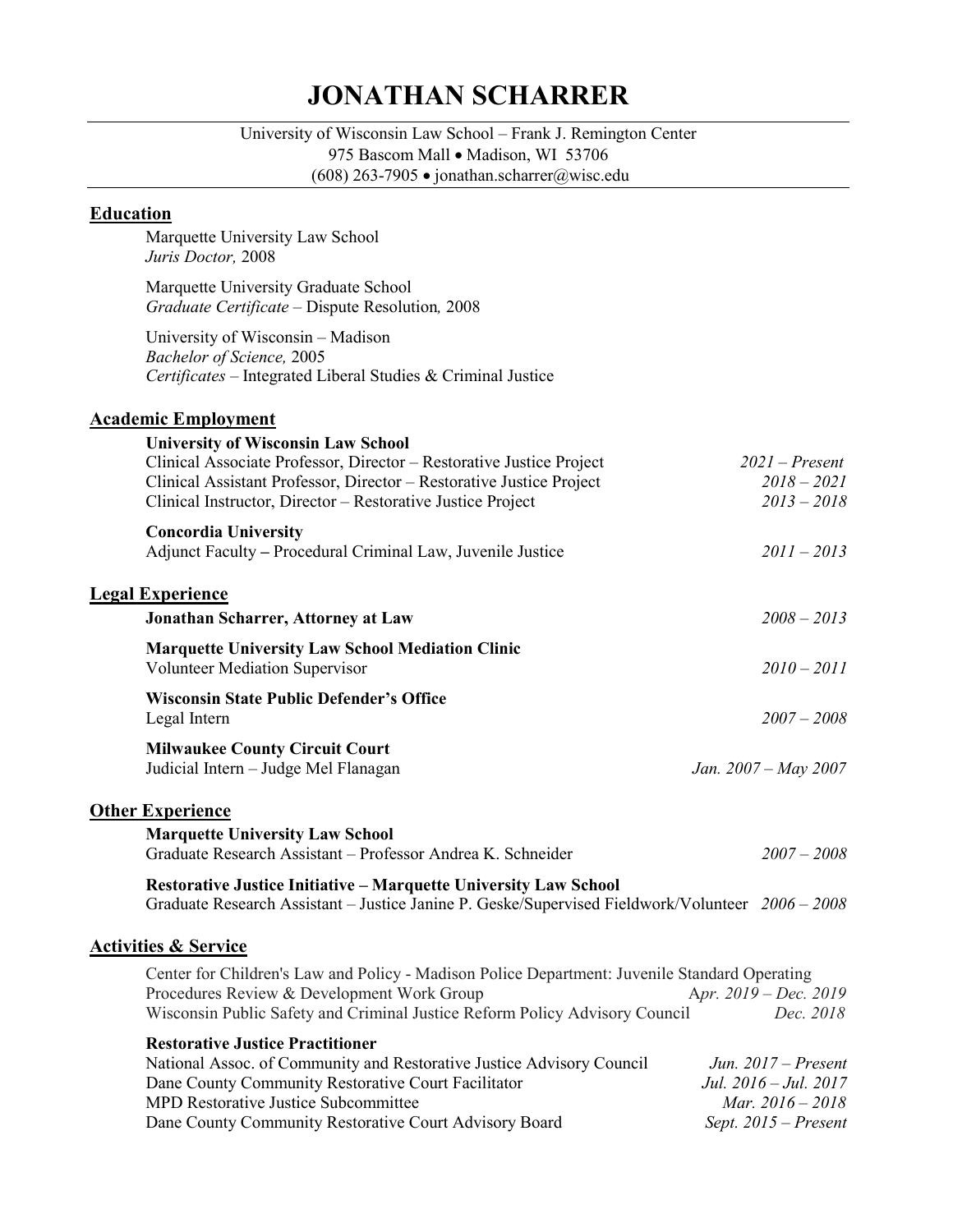| Dane Restorative Justice Coalition                                                 | $Feb. 2015 - Present$   |  |
|------------------------------------------------------------------------------------|-------------------------|--|
| Dane County Community Restorative Court – Work Group & Trainer                     | Jan. $2014$ – Present   |  |
| Challenges & Possibilities (GBCI: Restorative Justice Program)                     | Oct. $2013 - Nov. 2016$ |  |
| Turkey Delegation Study Tour on Restorative Justice (WI Representative)            | Mar. 2012               |  |
| Youth Social Justice Forum – Restorative Circles on Race and Racism                | Nov. 2011               |  |
| Restoring Communities - Metcalfe Park Neighborhood                                 | <i>Aug.</i> 2011        |  |
| Milwaukee County First Time Juvenile Burglary Offender Restorative Justice Project |                         |  |
| (Circles of Accountability) – Planning Committee Member                            | $2010 - 2011$           |  |
| Marquette University Law School Restorative Justice Clinic - Volunteer             | $2009 - 2012$           |  |
| Milwaukee Co. DA's Office Community Conferencing Program – Facilitator             | $2007 - 2013$           |  |

### **Fellowships**

2014-2015 Blended Learning Fellowship, University of Wisconsin-Madison

#### **Publications**

"Reimagining and Restoring Justice: Toward a Truth and Reconciliation Process to Transform Violence Against African-Americans in the United States," in *Transforming Justice, Lawyers and the Practice of Law* (Fania Davis & Jonathan Scharrer), Marjorie A. Silver, ed., (2017) Carolina Academic Press

#### **Selected Presentations, Conferences, & Workshops**

"Restorative Justice in the Criminal Justice System," Presenter, 2021 WCA Annual Conference, Wisconsin County Association; La Crosse, WI, September 27, 2021.

"Victim-Offender Dialogue & Restorative Justice," *Presenter,* Victims of Crime Conference: Wisconsin 2021; (via Zoom), August 25, 2021.

"Understanding Post-Sentencing Restorative Justice," *Panelist*, Reentry Lunch & Learn Program (via Zoom), Nehemiah Center for Urban Leadership and Development, August 19, 2021.

"Restorative Justice and Criminal Law," *Presenter*, Lunch & Learn Program (via Zoom), University of Denver College of Law, April 22, 2021.

"Restorative Justice Applications to the Criminal Justice System," *Presenter*, CLE Zoom Webinar, La Crosse County Bar Association; La Crosse, WI, April 19, 2021.

"Beyond Burnout: Resiliency, Self-Care, Moral Injury & Vicarious Trauma," *Presenter*, (via Zoom), University of Denver College of Law, March 23, 2021.

"Making Youth Courts More Restorative," *Keynote Speaker,* 2020 Restorative Justice Summit: Justice for All, Wisconsin Teen Court Association (via Zoom), November 13, 2020.

"Overcoming Obstacles to Effective Implementation," *Presenter*, 2020 Restorative Justice Summit: Justice for All, Wisconsin Teen Court Association (via Zoom), November 13, 2020.

"Restorative Justice and the High Holidays," *Presenter,* CLE Zoom Webinar, The Institute for Jewish Ethics (via Zoom), Philadelphia, Pennsylvania, September 23, 2020.

"CRC Repair Harm, Rebuild Community," *Presenter,* Social Workers Confronting Racial Injustice Conference; University of Wisconsin—Madison School of Social Work, Madison, WI, January 24, 2020.

"Restorative Justice: Reducing Recidivism & Transforming Lives," *Keynote Speaker,* Criminal Justice and Rehabilitation Conference: Reducing Recidivism: Evidence Based Practices and Interventions; University of Wisconsin—Stout, Menomonie, WI, October 29, 2019.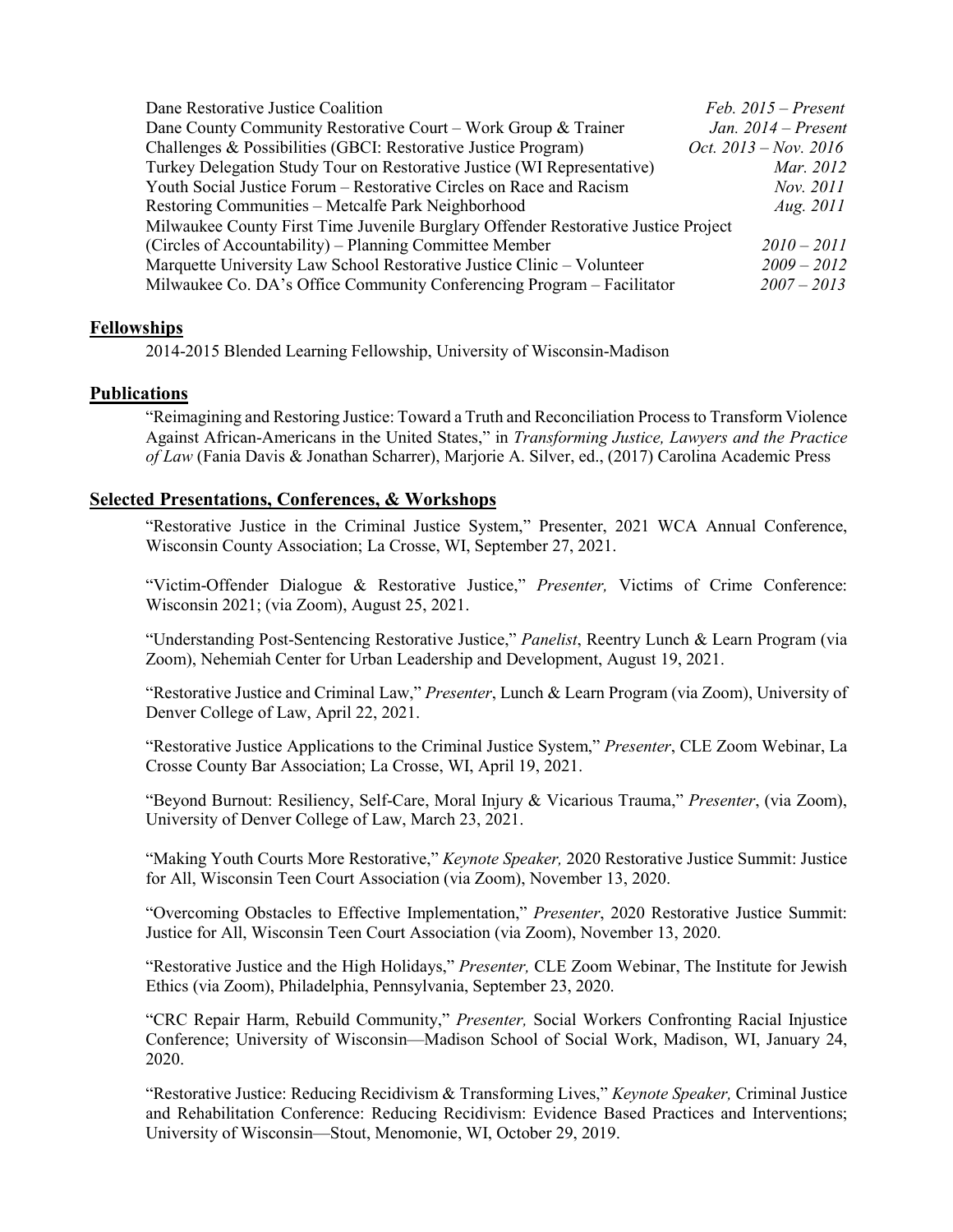"Restorative Justice in Serious Crimes," *Presenter,* WI Serving Victims of Crime Conference; WI Dells, WI, August 21, 2019.

"From Campus to Community: Restorative Responses to Sexual Harm and Factors that Impact Participation," *Panelist,* National Association for Community and Restorative Justice 2019 National Conference – Elevating Justice: Widening the Circle; Denver, CO, June 15, 2019.

"Restorative Justice, Racial Harm, and Healing," *Plenary Speaker,* Project for Integrating Spirituality, Law and Politics 2018 National Conference; American University Washington College of Law, Washington DC, October 13, 2018.

"Restorative, Transformative, and Community Accountability Responses to Sexual Harm," *Panelist,* Project for Integrating Spirituality, Law and Politics 2018 National Conference – Fostering Human Connection in An Era of Alienation; American University Washington College of Law, Washington DC, October 12, 2018.

"Restorative Justice Applications in the Criminal Justice System," *Presenter*, La Crosse County Bar Association; La Crosse, WI, October 1, 2018.

"Advancing Social Justice Through ADR," *Presenter,* ABA Section on Dispute Resolution Annual Spring Conference; Washington DC, April 7, 2018.

"Restorative Resolution Pathway for Non-Academic Misconduct," *Trainer,* Office of Student Conduct and Community Standards, University of Wisconsin-Madison, Madison WI, January 17 & 19, 2018.

"Peacemaker Training – 2018 Restorative Justice Workshop Series," *Trainer*, Dane County Community Restorative Court; DCHS, Multiple Locations & Multiple Dates.

"Where Do We Go From Here? Restorative Justice and Healing in the Aftermath of Crime," *Presenter,* Wisconsin Alumni Association; University of Wisconsin-Eau Claire, Eau Claire, WI, October 30, 2017.

"Restorative Justice and the Law," *Presenter*, Restorative Justice Program – New Lisbon Correctional Institution; The Prison Ministry Project – First Congregational UCC, New Lisbon, WI, October 11, 2017.

"Peacemaker Training – Restorative Justice Workshop," *Trainer*, Dane County Community Restorative Court; DCHS, Madison, WI, Multiple Dates.

"All Roads Lead to Rome: Paths to Advancing and Teaching Social Justice," *Presenter,* 40th AALS Conference on Clinical Legal Education – Serving the Client in Tumultuous Times: Fostering Responsibility to Individuals, Communities, and Society in Clinical Legal Education; AALS, Denver, CO, May 7, 2017.

"What the World Needs Now: Restorative Practices," *Panelist,* ABA Section on Dispute Resolution Annual Spring Conference; San Francisco, April 22, 2017.

"Peacemaker & Facilitator Restorative Justice Workshop," *Trainer*, Dane County Community Restorative Court; DCHS, Madison, WI, October–November 2016.

"Restorative Justice Applications in the Criminal Justice System," *Presenter*, Dane County District Attorney's Office; Madison, WI, September 19, 2016.

"Hate Crimes and Restorative Justice," *Panelist*, Wisconsin Advisory Committee to the U.S. Commission on Civil Rights: Civil Rights and Hate Crime in Wisconsin; West Allis, WI, August 29, 2016.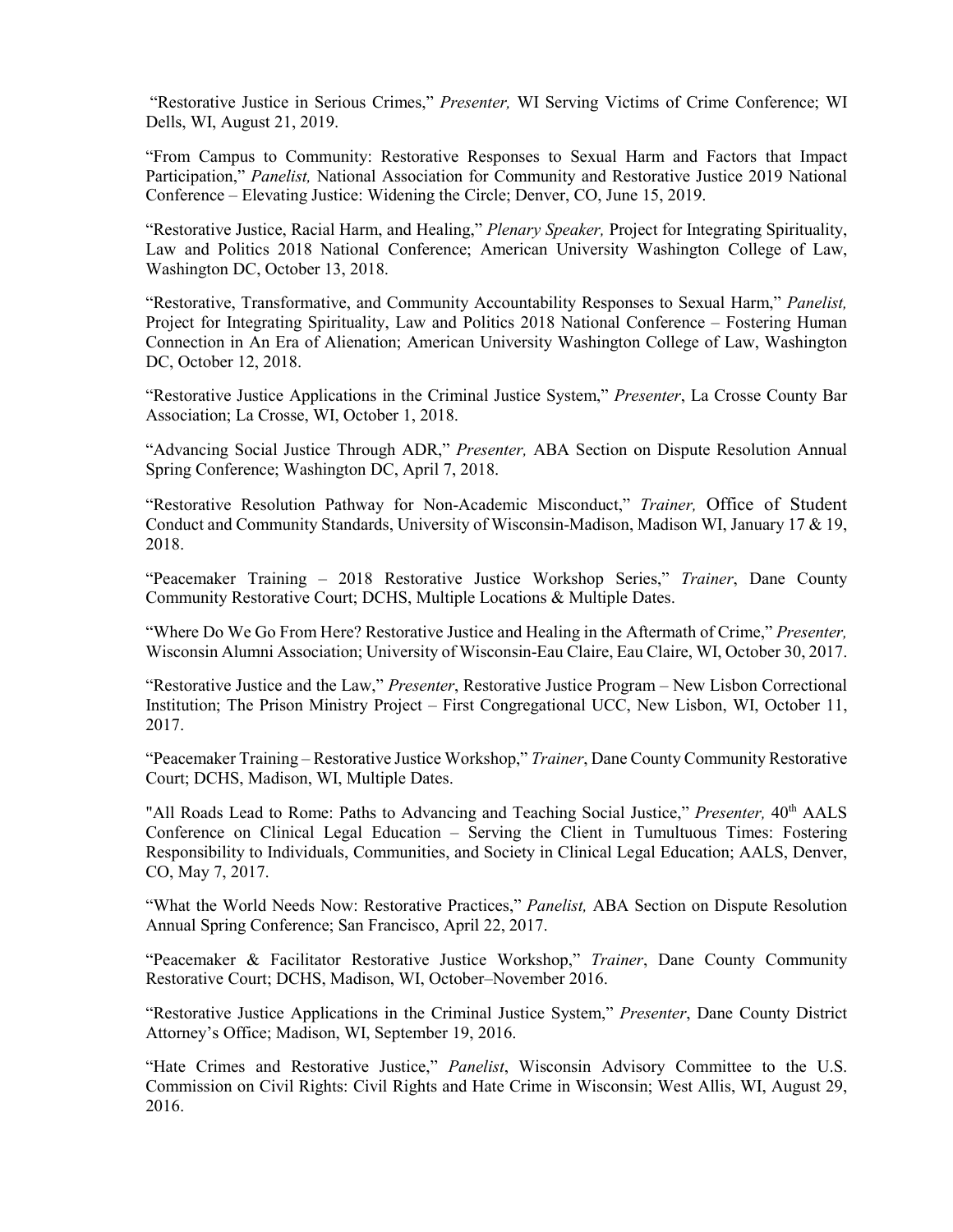"Restorative Justice Workshop," *Presenter,* Young African Leaders Initiative – Mandela Washington Fellowship Academic and Leadership Institute; University of Wisconsin Law School, Madison, WI, July 18, 2016 & July 17, 2017.

"A Humanistic Dialogue Approach to Interviewing: Developing Narrative and Shared Understanding," *Presenter,* 2016 PISLAP Conference – Beloved Community: Law and Social Activism to Realize MLK's Enduring Vision; Drexel University Thomas R. Kline School of Law, Philadelphia, PA, June 4, 2016.

"Restorative Justice Workshop," *Presenter,* 2016 PISLAP Conference – Beloved Community: Law and Social Activism to Realize MLK's Enduring Vision; Drexel University Thomas R. Kline School of Law, Philadelphia, PA, June 4, 2016.

"Restorative Justice: Accountability and Community," *Panelist*, Caucus of Religious Leaders, MOSES; Madison, WI, May 17, 2016.

"Restorative Approaches in Clinics and Communities," Presenter, 39<sup>th</sup> AALS Conference on Clinical Legal Education – Clinics and Communities: Exploring Community Engagement Through Clinical Education; AALS, Baltimore, MD, May 2, 2016.

"STREETS Restorative Justice Survivor Panel," *Facilitator*, Wellbeing and Empowerment: Wisconsin and the World, 2016 4W Summit on Women, Gender, and Wellbeing, UW-Madison; Madison, WI, April 16, 2016.

"Working with Victims and Offenders: Panel of Experts," *Panelist*, 3rd Annual Restorative Justice Conference, UW-Platteville; Platteville, WI, March 7, 2016.

"2-Day Restorative Justice Workshop," *Trainer*, Dane County Human Services; Madison, WI, December 8-9, 2015 & March 17-18, 2016.

"Restorative Justice and the Criminal Justice System," *Presenter*, Dismas Ministry – Correctional Ministry Regional Gathering; Milwaukee, WI, October 16, 2015.

"Restorative Justice and ADR after Law School," *Panelist*, Speakers from Practice Event, Marquette University Law School; Milwaukee, WI, September 29, 2015.

"The Role of the Victim in the Criminal Justice System," *Panelist,* Public Interest Law Foundation; University of Wisconsin Law School, Madison, WI, February 18, 2015.

"Facilitating Community Conferences & Restorative Justice Circles," *Trainer*, Dane County Community Restorative Court; DCHS, Madison, WI, November – December 2014 & July 2015.

"Restorative Justice as a Vehicle for Social Transformation," *Panelist,* 2014 PISLAP Conference – Law in the  $21^{st}$  Century: Creating a Legal System that Fosters Empathy Compassion, & Mutual Understanding Conference; CUNY Law School, New York, NY, September 13, 2014.

"Service Learning and Community-Based Research," *Panelist,* UW Teaching Academy Summer Institute 2014: The Four I's of Teaching: Intend-Inspire-Innovate-Invest; University of Wisconsin, Madison, WI, June 3, 2014.

"Picking Cotton: "A Victim's Perspective on Wrongful Convictions," *Panelist,* Wisconsin Innocence Project and Institute for Legal Studies; University of Wisconsin Law School, Madison, WI, April 1, 2014.

"Restorative Justice in Wisconsin: Applying the Lessons Learned to Illinois," *Presenter,* Lunch & Learn Series; Northwestern University Pritzker School of Law, Chicago, IL, February 22, 2014.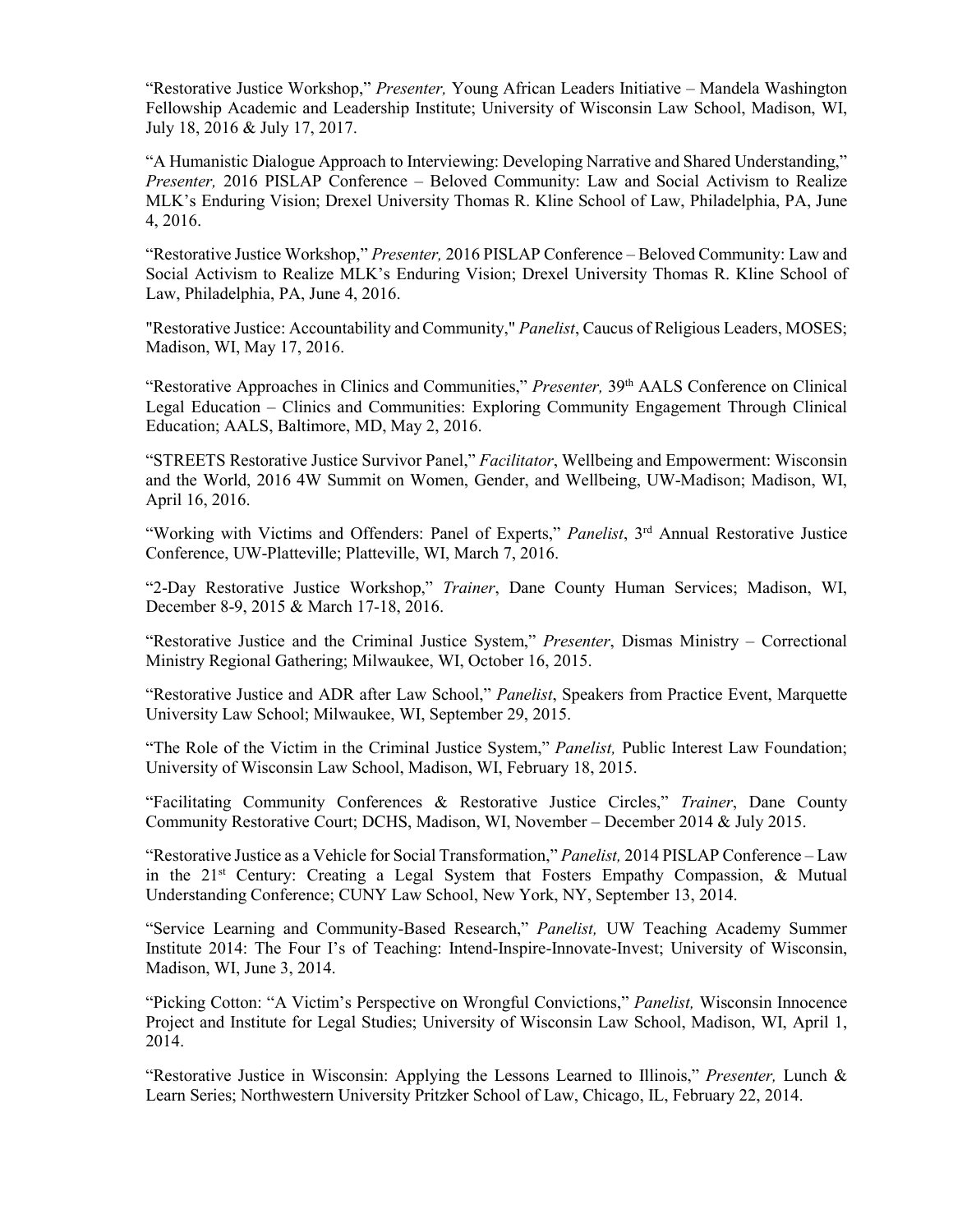"Restorative Justice: Healing Victims, Communities, and Offenders," *Presenter*, Nehemiah Center for Urban Leadership and Development: Center for Justice and Reconciliation, Madison, WI, February 11, 2014.

"Restorative Justice Program," *Presenter/Facilitator*, Challenges & Possibilities Program – Green Bay Correctional Institution, Green Bay, WI, Multiple Dates.

#### **Guest Lectures**

"Restorative Justice and the Criminal Justice System," *Guest Lecturer*, Protests, Policing, and Social Justice Movements, Legal Studies 400/HDFS 501; University of Wisconsin–Madison (via Zoom), Madison, WI, March 16, 2021.

"Restorative Justice in the Criminal Justice System," *Presenter*, Occidental College Pre-Law Speaker Series (via Zoom), Las Angeles, CA, August 17, 2020.

"Restorative Justice Applications and Victim-Offender Dialogue in Serious Crime," *Guest Lecturer*, Restorative Justice, POLS 243, Occidental College (via BlueJeans), Las Angeles, CA, September 19, 2019.

"Restorative Justice in Action," *Guest Lecturer*, Cooperative Lawyering and Problem-Solving Courts: Lawyers as Peacemakers, Law 6928; University of Minnesota Law School (via Skype), Minneapolis, MN, March 26, 2019.

"Restorative Justice as a Conflict Resolution and Community Building Tool," *Guest Lecturer*, Preparing for Sustainable Peacebuilding and Social Change, MSP 770; University of Wisconsin– Milwaukee, Milwaukee, WI, December 4, 2018.

"Circles as a Facilitative Method of Communication in Restorative Practices," *Guest Lecturer*, Applied Peacebuilding Practices, MSP 771; University of Wisconsin–Milwaukee, Milwaukee, WI, April 17, 2018.

"Restorative Applications in a Clinical Legal Setting," *Guest Lecturer*, Cooperative Lawyering and Problem Solving Courts: Lawyers as Peacemakers, Law 6928; University of Minnesota Law School (via Skype), Minneapolis, MN, April 3, 2018.

"Group Relations and Reconciliation: Conflict Resolution and Community Healing Through Restorative Practices," *Guest Lecturer*, Foundations of Conflict and Conflict Resolution Processes, MSP 770; University of Wisconsin–Milwaukee, Milwaukee, WI, December 5, 2017.

"Restorative Justice 101," *Guest Lecturer*, Criminal Justice in America, Legal Studies 131; University of Wisconsin–Madison, Madison, WI, December 7, 2016.

"Introduction to Restorative Justice," *Guest Lecturer*, Therapeutic Jurisprudence; Simpson College (via Skype), Indianola, IA, May 11, 2016.

"Restorative Justice," *Guest Lecturer*, Youth, Education, & Society; University of Wisconsin–Madison School of Education, Madison, WI, March 10, 2016.

"Restorative Justice & the Law," *Guest Lecturer*, Mediation Clinic; Northwestern University Pritzker School of Law, Chicago, IL, February 12, 2015.

"Restorative Justice Applications in the Criminal Justice System," *Guest Lecturer*, Restorative Justice Seminar; Northwestern University Pritzker School of Law, Chicago, IL, February 12, 2015.

"The Intersection of Litigating Innocence Claims and Working with Victims," *Guest Lecturer*, Wisconsin Innocence Project, University of Wisconsin Law School; Madison, WI, April 2, 2014.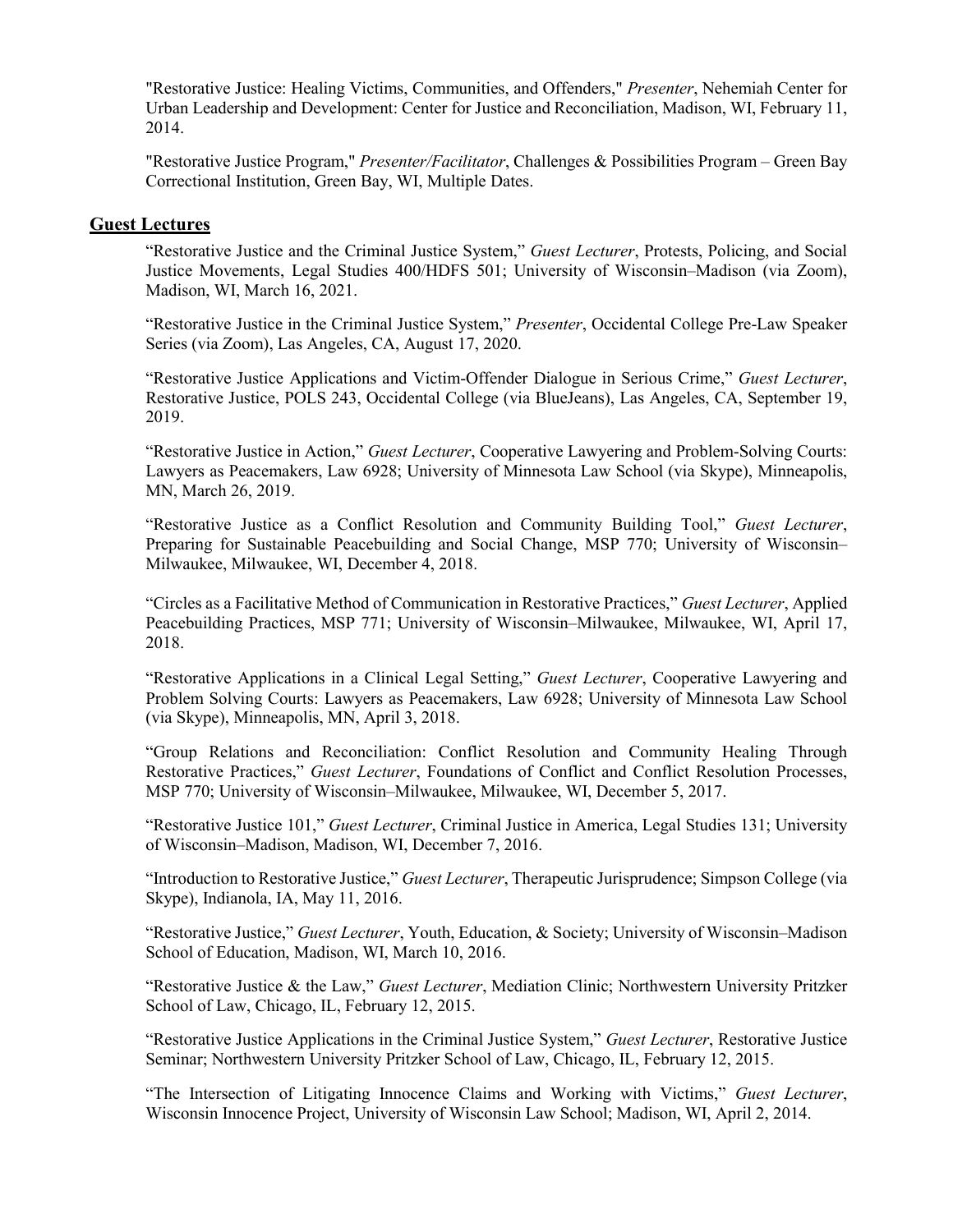"Restorative Mediation," *Guest Lecturer*, Mediation Clinic, University of Wisconsin Law School; Madison, WI, February 7, 2014.

"The Future of Restorative Justice," *Guest Lecturer*, Restorative Justice Seminar, Marquette University Law School; Milwaukee, WI, October 30, 2013.

#### **Academic Service**

**UW-Madison Speakers Bureau,** Speaker *(*Jan. 2018 – Present)

Guest speaker in subject matter expertise as part of an initiative to build connections between the people of Wisconsin and their flagship state university.

**Campus Connect,** Policy Fellow *(*Mar. 2017 – Present)

Initiative of the Wisconsin Family Impact Seminars in partnership with the UW-Madison Chancellor's Office and La Follette School of Public Affairs to connect legislators and researchers to build better public policy in Wisconsin.

**Our Wisconsin, Facilitator (2016-17)** Facilitate sessions on diversity and inclusion on the UW-Madison campus.

#### **Dissertation Proposal Committee/Advising**

Lifan Yu, "Proposing Forgiveness Therapy for Those in Prison: An Intervention for Reducing Anger and Promoting Psychological Health," PhD diss., University of Wisconsin-Madison, 2019-2020

Linda Nickens, "Attitudes Toward the Use of Restorative Practices in Educational Settings," PhD diss., University of Wisconsin-Madison, Spring 2017

#### **Other**

Evan A. Evans Constitutional Law Moot Court Competition – *Judge*, University of Wisconsin Law School Moot Court Board; Madison, WI, March 2015

Diversity Dialogue: Examining Our Multicultural Identity – *Advisor, Trainer, & Facilitator*, Middle Eastern Law Students Association – UW Law Chapter; Madison, WI, November 5, 2015

#### **Honors & Awards**

Dane County Department of Human Services – Community Restorative Court Service Award (2017)

### **Selected Media Interviews**

*Wisconsin Law School's Restorative Justice Project* (Restorative Justice International podcast – August 21, 2019) Interview by Lisa Rea

*The Redemption Project Discussion Series: Small Town Reckoning*  (Restorative Justice on the Rise podcast – live broadcast on May 28, 2019) Interview by Molly Rowan Leach

*The Redemption Project*, Season 1 Episode 5: *Small Town Reckoning* (CNN television broadcast May 26, 2019) Interview by Van Jones

*60 Minutes*: *The Most Unlikely Meeting* (CBS television broadcast May 12, 2019) Interview by Scott Pelley

*His daughter was murdered. This is why he sat down feet from her killer and forgave him.* CNN.com (April 27, 2019) Interview by Drew Kann